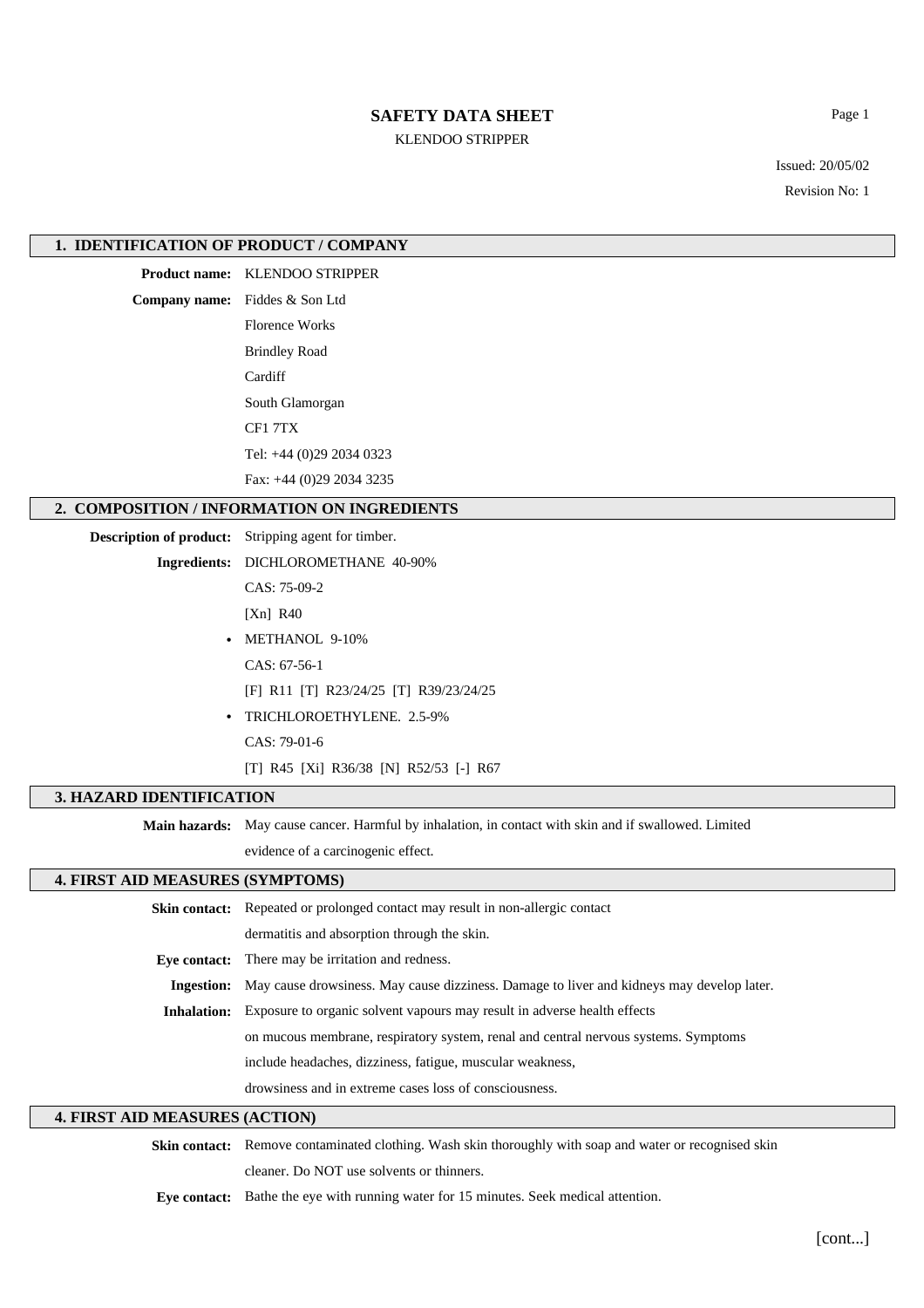# Issued: 20/05/02 Page 2 KLENDOO STRIPPER

| Ingestion:                            | Seek medical advice. Do NOT induce vomiting. Keep at rest.                                                          |  |  |
|---------------------------------------|---------------------------------------------------------------------------------------------------------------------|--|--|
| <b>Inhalation:</b>                    | Remove casualty from exposure ensuring one's own safety whilst doing so. If unconscious,                            |  |  |
|                                       | check for breathing and apply artificial respiration if necessary. Seek medical advice.                             |  |  |
| <b>5. FIRE FIGHTING MEASURES</b>      |                                                                                                                     |  |  |
|                                       | Extinguishing media: Carbon dioxide. Alcohol resistant foam. Dry chemical powder. Water fog. Use water spray to     |  |  |
|                                       | cool containers. DO NOT USE water jets or water from buckets etc. to fight fire.                                    |  |  |
| <b>Exposure hazards:</b>              | In combustion emits toxic fumes of nitrogen oxides.                                                                 |  |  |
| <b>Protection of fire-fighters</b>    | Wear self-contained breathing apparatus. Wear protective clothing to prevent contact with skin                      |  |  |
|                                       | and eyes.                                                                                                           |  |  |
| <b>6. ACCIDENTAL RELEASE MEASURES</b> |                                                                                                                     |  |  |
| <b>Personal precautions:</b>          | Mark out the contaminated area with signs and prevent access to unauthorised personnel.                             |  |  |
|                                       | Turn leaking containers leak-side up to prevent the escape of liquid. Eliminate all sources of                      |  |  |
|                                       | ignition.                                                                                                           |  |  |
| <b>Environmental precautions:</b>     | Do not discharge into drains or rivers. Contain the spillage using sand or other inert material.                    |  |  |
| <b>Clean-up procedures:</b>           | Absorb the spillage with sand or other inert material. Transfer to labelled salvage containers. DO                  |  |  |
|                                       | NOT return to original containers. Greatly dilute remaining spillage with water before discharging                  |  |  |
|                                       | to drains.                                                                                                          |  |  |
| 7. HANDLING AND STORAGE               |                                                                                                                     |  |  |
|                                       | Handling requirements: Ensure there is sufficient ventilation of the area. Avoid direct contact with the substance. |  |  |
|                                       | Smoking is forbidden. Vapours are heavier than air and may spread along the floor.                                  |  |  |
| <b>Storage conditions:</b>            | Store in cool, well ventilated area. Keep container tightly closed. Keep away from sources of                       |  |  |
|                                       | ignition. Avoid incompatible materials and conditions - see section 10 of SDS. Petroleum                            |  |  |
|                                       | (Consolidation) Act 1928 applies. HSE Guidance note: Storage of Packaged Dangerous                                  |  |  |
|                                       | Substances HS (G) 71 should be observed.                                                                            |  |  |
|                                       | Observe the label precautions.                                                                                      |  |  |
|                                       | 8. EXPOSURE CONTROLS / PERSONAL PROTECTION                                                                          |  |  |
|                                       | Ingredients: DICHLOROMETHANE                                                                                        |  |  |
|                                       | TWA (8 hr exposure limit): 350 mg/m3 STEL (15 min exposure limit): 1060 mg/m3                                       |  |  |
| $\bullet$                             | <b>METHANOL</b>                                                                                                     |  |  |
|                                       | TWA (8 hr exposure limit): $266 \text{ mg/m}$ 3 STEL (15 min exposure limit): 333 mg/m3                             |  |  |
|                                       | TRICHLOROETHYLENE.                                                                                                  |  |  |
|                                       | TWA (8 hr exposure limit): $550 \text{ mg/m}$ 3 STEL (15 min exposure limit): $820 \text{ mg/m}$ 3                  |  |  |
| <b>Engineering measures:</b>          | Ensure there is sufficient ventilation of the area. Occupational Exposure Limits (OEL'S) listed are                 |  |  |
|                                       | taken from EH40/2002.                                                                                               |  |  |
| <b>Respiratory protection:</b>        | If ventilation is insufficient to maintain concentrations below the relevant                                        |  |  |
|                                       | OEL'S, suitable respiratory protective equipment should be worn. Air fed respiratory protection                     |  |  |
|                                       | should be worn when product is being sprayed and exposure of the sprayer cannot be                                  |  |  |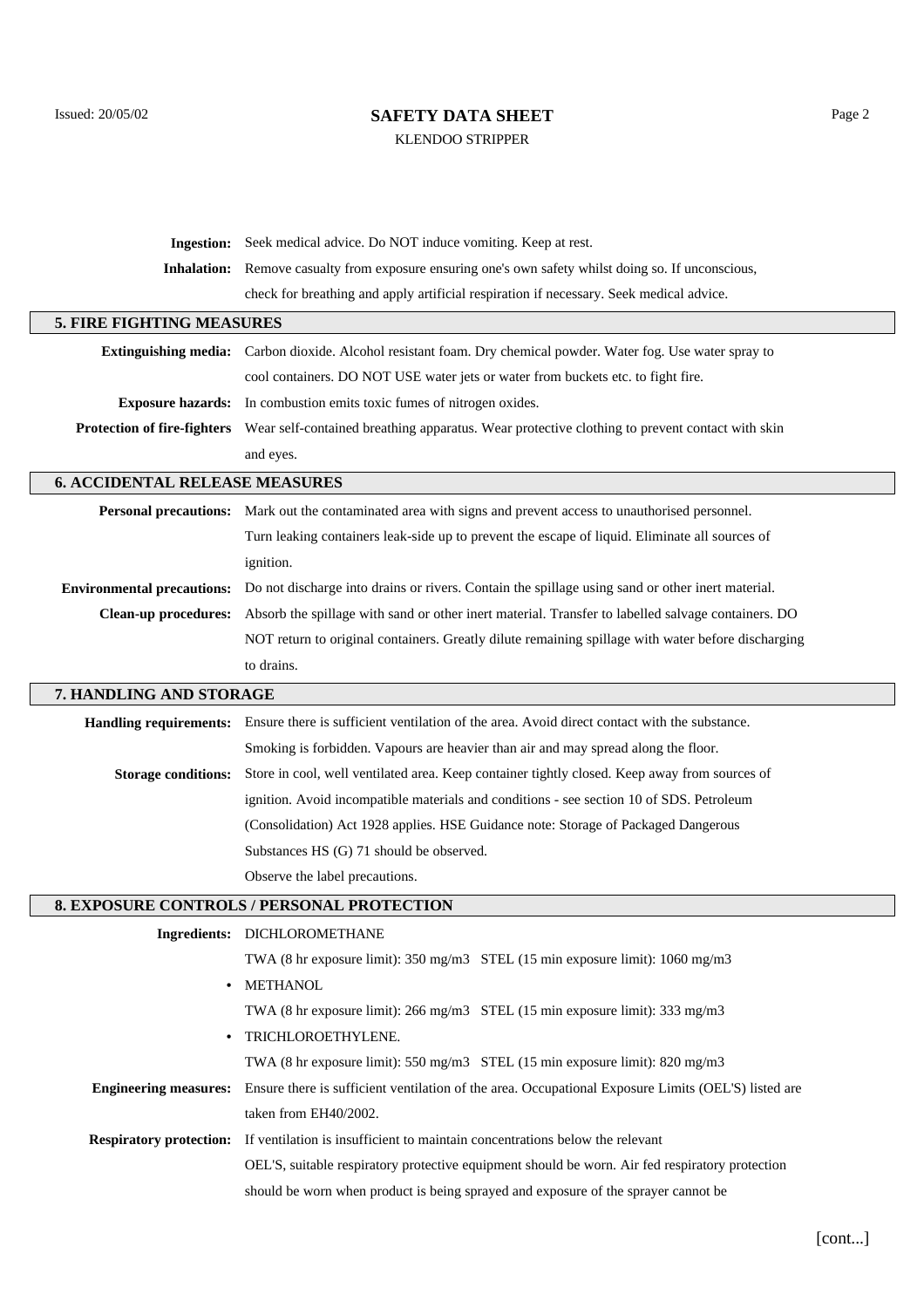# Issued: 20/05/02 Page 3

KLENDOO STRIPPER

| controlled below OES. Wet sanding should be used wherever possible. If exposure to dust                                |  |  |
|------------------------------------------------------------------------------------------------------------------------|--|--|
| cannot be avoided by local exhaust ventilation, suitable respiratory protective equipment should                       |  |  |
| be used.                                                                                                               |  |  |
| <b>Hand protection:</b> Protective gloves made of neoprene, nitrile, polythene or PVC, butyl rubber, natural rubber or |  |  |
| PTFE.                                                                                                                  |  |  |
| <b>Eve protection:</b> Goggles to BS EN 166 349B.                                                                      |  |  |
| <b>Skin protection:</b> Appropriate protective clothing and boots.                                                     |  |  |

#### **9. PHYSICAL AND CHEMICAL PROPERTIES**

| State: Gel.                              |                                                  |  |  |
|------------------------------------------|--------------------------------------------------|--|--|
|                                          | <b>Colour:</b> Colourless                        |  |  |
|                                          | <b>Oxidising:</b> Non-oxidising (by EC criteria) |  |  |
| <b>Solubility in water:</b> Not miscible |                                                  |  |  |
| <b>Flammability limits %: lower:</b> 0.8 |                                                  |  |  |
| <b>Relative density:</b> 1.2             |                                                  |  |  |

### **10. STABILITY AND REACTIVITY**

**Stability:** Stable under normal conditions. **Materials to avoid:** Acids. Oxidising agents. Alkalis. **Haz. decomp. products:** In combustion emits toxic fumes of nitrogen oxides.

#### **11. TOXICOLOGICAL INFORMATION**

**Ingredients:** METHANOL

ORL RAT LC50 5628mg/kg

**•** TRICHLOROETHYLENE.

ORL RAT LD50 5650mg/kg

## **12. ECOLOGICAL EFFECTS**

**Mobility:** Heavier than air. Insoluble in water.

**Short / long-term effects:** Air Pollution Control or Integrated Pollution Control regulations made under the Environmental Protection Act may apply.

### **13. DISPOSAL CONSIDERATIONS**

**Waste disposal:** Disposal operations: D2

**NB:** Observe all local and national regulations. To be disposed of in accordance with Control of

Pollution Act 1974 and Environmental Protection Act 1990. Special Waste Regulations apply.

### **14. TRANSPORT INFORMATION**

| ADR/RID                   |                                                                          |  |                                  |
|---------------------------|--------------------------------------------------------------------------|--|----------------------------------|
| UN no: $2810$             | <b>ADR Class:</b> 6.1                                                    |  |                                  |
| <b>Hazard ID</b> no: $60$ |                                                                          |  | <b>Item no:</b> $25^{\circ}$ (c) |
| <b>Labelling:</b> $6.1$   |                                                                          |  |                                  |
|                           | Shipping name: TOXIC LIQUID, ORGANIC, N.O.S. (DICHLOROMETHANE, METHANOL) |  |                                  |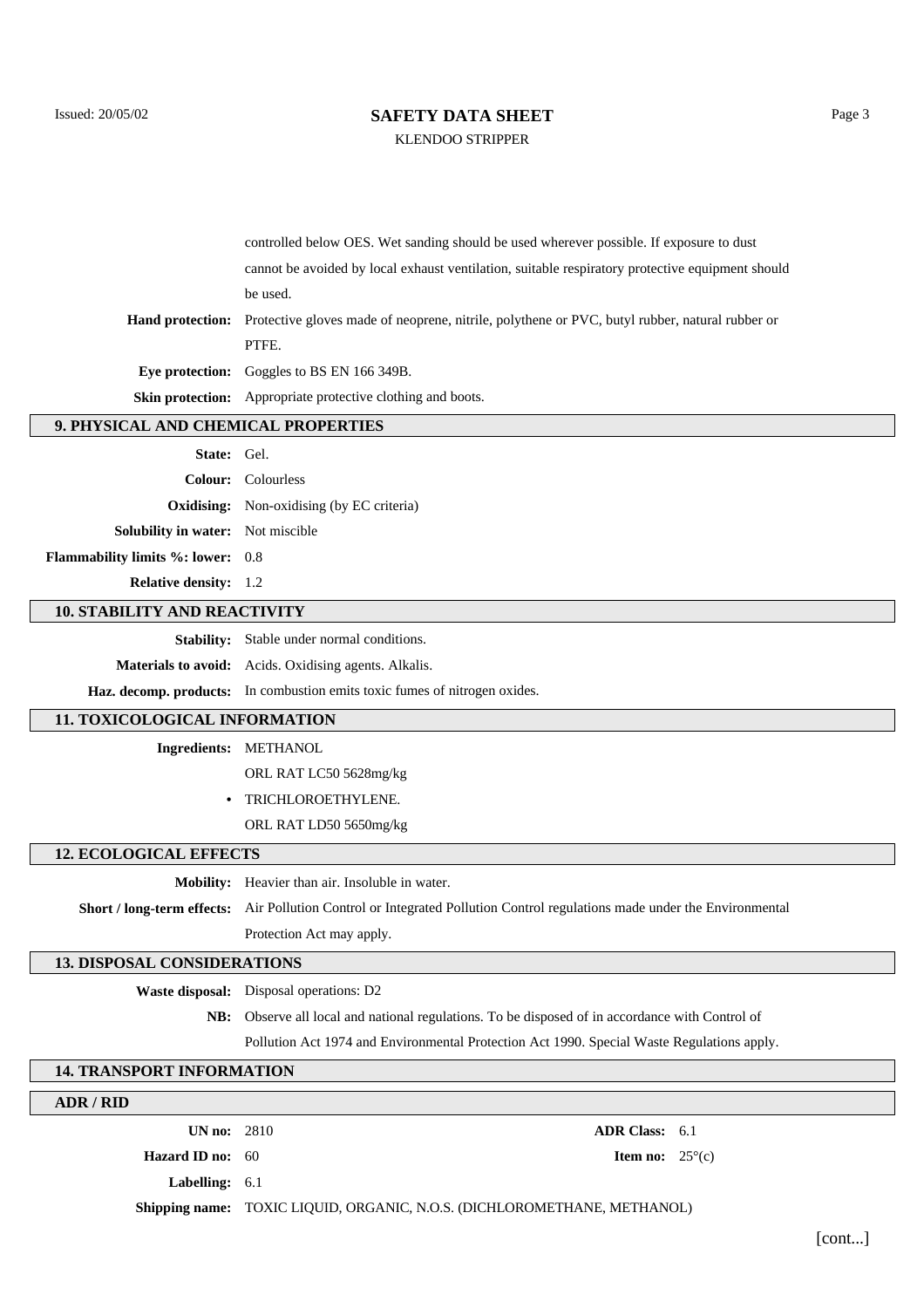# Issued: 20/05/02 Page 4 KLENDOO STRIPPER

| IMDG / IMO                        |                                                                                                                             |  |  |  |  |
|-----------------------------------|-----------------------------------------------------------------------------------------------------------------------------|--|--|--|--|
| <b>UN no:</b> 2810                | Class: $6.1$                                                                                                                |  |  |  |  |
| Packing group: III                | EmS: 6.1-02                                                                                                                 |  |  |  |  |
| Marine pollutant: NO              |                                                                                                                             |  |  |  |  |
| Labelling: 6.1                    |                                                                                                                             |  |  |  |  |
| IATA / ICAO                       |                                                                                                                             |  |  |  |  |
| <b>UN no: 2810</b>                | Class: $6.1$                                                                                                                |  |  |  |  |
| Packing group: III                | Packing instructions: 618                                                                                                   |  |  |  |  |
| Quantity: 220 L                   |                                                                                                                             |  |  |  |  |
| Labelling: 6.1                    |                                                                                                                             |  |  |  |  |
| <b>15. REGULATORY INFORMATION</b> |                                                                                                                             |  |  |  |  |
| Hazard symbols: Toxic.            |                                                                                                                             |  |  |  |  |
|                                   |                                                                                                                             |  |  |  |  |
| <b>Risk phrases:</b>              | R45: May cause cancer.                                                                                                      |  |  |  |  |
|                                   | R20/21/22: Harmful by inhalation, in contact with skin and if swallowed.<br>R40: Limited evidence of a carcinogenic effect. |  |  |  |  |
|                                   | Safety phrases: S23: Do not breathe vapour.                                                                                 |  |  |  |  |
|                                   | S24: Avoid contact with skin.                                                                                               |  |  |  |  |
|                                   | S36/37: Wear suitable protective clothing and gloves.                                                                       |  |  |  |  |
|                                   | S51: Use only in well-ventilated areas.                                                                                     |  |  |  |  |
|                                   | S53: Avoid exposure - obtain special instructions before use.                                                               |  |  |  |  |
|                                   | Restricted to professional users.                                                                                           |  |  |  |  |
| Note:                             | The regulatory information given above only indicates the principal regulations specifically                                |  |  |  |  |
|                                   | applicable to the product described in the safety data sheet. The user's attention is drawn to                              |  |  |  |  |
|                                   | the possible existence of additional provisions which complete these regulations. Refer to all                              |  |  |  |  |
|                                   | applicable national, international and local regulations or provisions.                                                     |  |  |  |  |
| <b>16. ADDITIONAL INFORMATION</b> |                                                                                                                             |  |  |  |  |
|                                   | <b>Additional information:</b> Risk phrase text from Section 2:                                                             |  |  |  |  |
|                                   | R11: Highly flammable.                                                                                                      |  |  |  |  |
|                                   | R36/38: Irritating to eyes and skin.                                                                                        |  |  |  |  |
|                                   | R23/24/25: Toxic by inhalation, in contact with skin and if swallowed.                                                      |  |  |  |  |
|                                   | R39/23/24/25: Toxic: danger of very serious irreversible effects through inhalation, in contact                             |  |  |  |  |
|                                   | with skin and if swallowed.                                                                                                 |  |  |  |  |
|                                   | R40: Limited evidence of a carcinogenic effect.                                                                             |  |  |  |  |
|                                   | R52/53: Harmful to aquatic organisms, may cause long-term adverse effects in the aquatic                                    |  |  |  |  |
|                                   | environment.                                                                                                                |  |  |  |  |